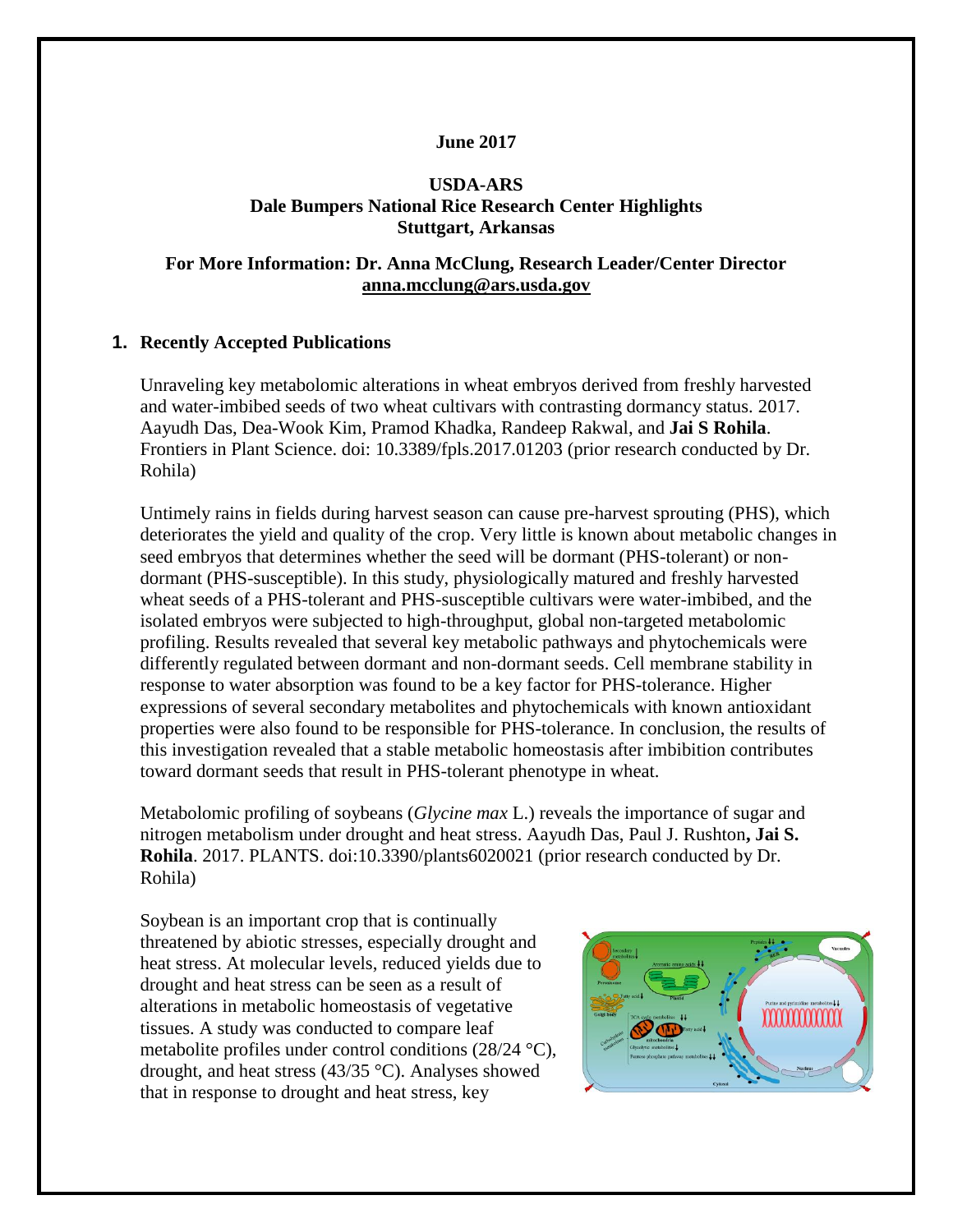metabolites (carbohydrates, amino acids, lipids, cofactors, nucleotides, peptides and secondary metabolites) were differentially accumulated in soybean leaves. The metabolites for various cellular processes that regulate carbohydrate metabolism, amino acid metabolism, peptide metabolism, and purine and pyrimidine biosynthesis, were found to be affected by drought as well as heat stress. Metabolomic profiling demonstrated that in soybeans, keeping up with sugar and nitrogen metabolism is of prime significance, along with phytochemical metabolism under drought and heat stress conditions.

## **2. Technology Transfer**

**a. Formal Events:**

**To Non-research Stakeholders**

# **To Research Community**

## **b. Informal Contacts**

## **c. Germplasm Exchanged:**

During June, 548 rice accessions from the Genetics Stocks Oryza (GSOR) collection were distributed to researchers in the US, Canada and Vietnam.

## **3. Education and Outreach**

Dr. Shannon Pinson organized a 5-day visit by three undergraduate students majoring in Biology at the University of Pine Bluff, an 1890 Institution. From June 5- 9, 2017, students interacted with all 10 research projects at the Dale Bumpers National Rice Research Center,



Stuttgart, AR, during which time they evaluated the rice for cooking quality, methane emissions, and photosynthetic rates, and learned about the importance and use of the USDA National Small Grains Collection as a source of novel crop genes. Visits for these three students were also arranged with the Harry K. Dupree Stuttgart National Aquaculture Research Center and the Federal Grain Inspection Service, also in Stuttgart, AR. These students were participating in an NSF-funded outreach program to inform minority students about careers in agricultural science.

## **New Significant Research Collaborations**